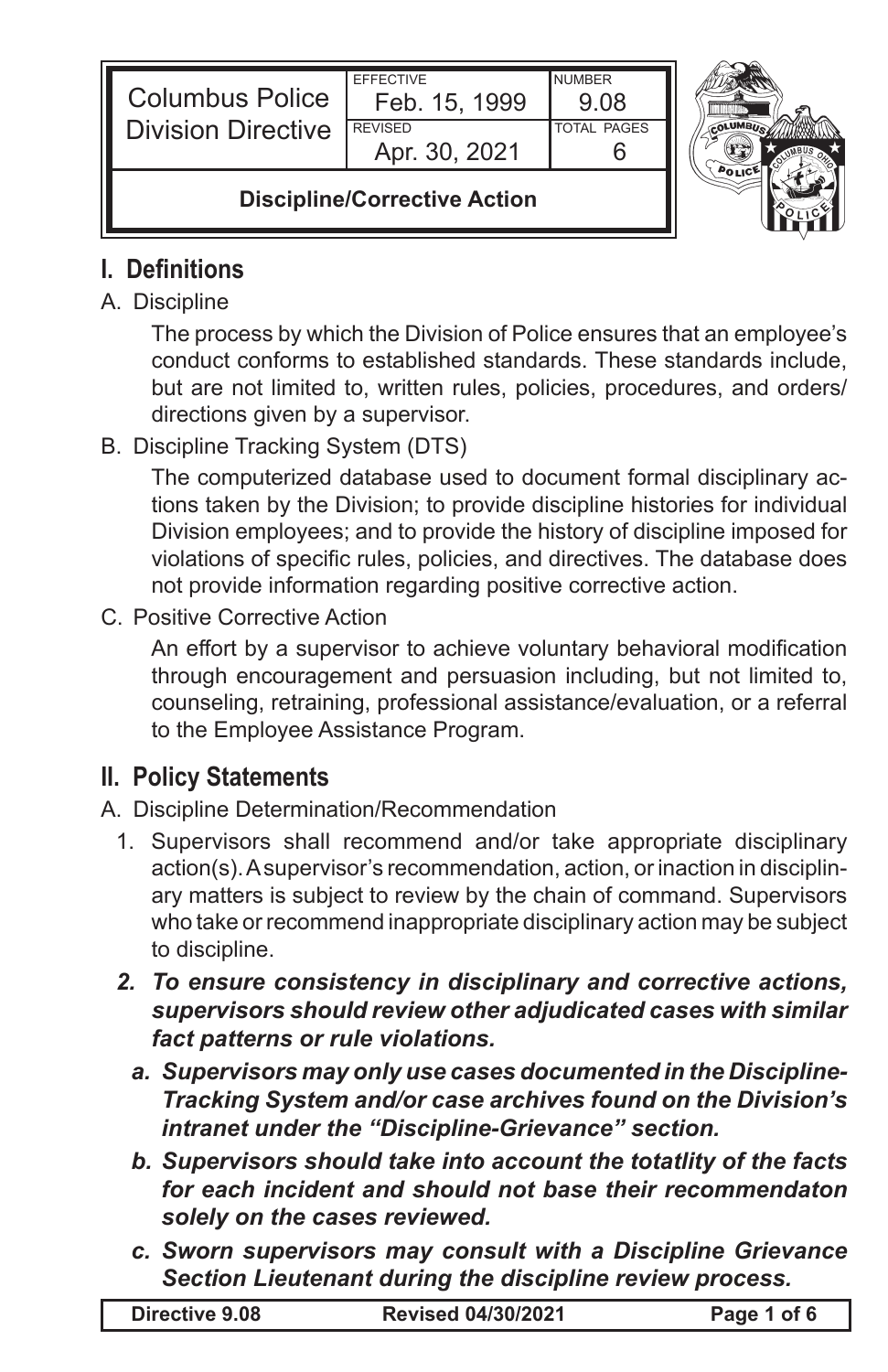- *3.* Supervisors shall refer to and abide by the provisions of the applicable collective bargaining agreement (CBA).
- *4.* Supervisors should consider training and/or retraining as a part of all levels of formal and informal discipline.
- *5.* Progressive Discipline
	- a. Supervisors may recommend deviation from progressive discipline based on the seriousness of the conduct and in accordance with the applicable CBA. Only the Chief of Police may approve deviation for sworn and OLC personnel, and the Chief of Police or the employee's deputy chief may approve deviation for AFSCME and CWA personnel.
	- b. The principles of progressive discipline shall also be followed for personnel not covered by a CBA.
	- c. Supervisors should first consider Positive Corrective Action for incidents that are minor in nature *(for example, failing to polish uniform shoes or leaving a Division vehicle with less than a half tank of fuel at the end of the shift)* and in which the employee demonstrates a genuine willingness to correct or modify the identified behavior.
- B. Chain of Command Review
	- 1. Before issuing discipline, supervisors shall forward the following investigations through the involved employee's chain of command to the Chief of Police*,* deputy chief*,* or bureau commander/manager:
		- a. Absent without leave
		- b. Citizen complaint
		- c. Criminal or traffic law violations
		- d. Discharged firearm
		- e. Equal Employment Opportunity (EEO) complaint
		- f. Sexual harassment
		- g. Internal Affairs Bureau (IAB) investigations
		- h. Insubordination
		- i. Investigations ordered by a higher-ranking supervisor (unless the order was to resolve the incident at a lower level)
		- j. Recommendation for departmental charges or deviation from progressive discipline
		- k. Serious or critical misconduct
		- l. Vehicular pursuit, use of the Precision Immobilization Technique, Ramming, Boxing-In, or Stationary Roadblock
		- m. Untruthfulness
	- 2. An immediate supervisor may issue discipline to an employee without prior approval when the incident does not first require a chain of command review. Refer to the "Administrative Investigations" section of the Supervisor's Manual and the appropriate CBA.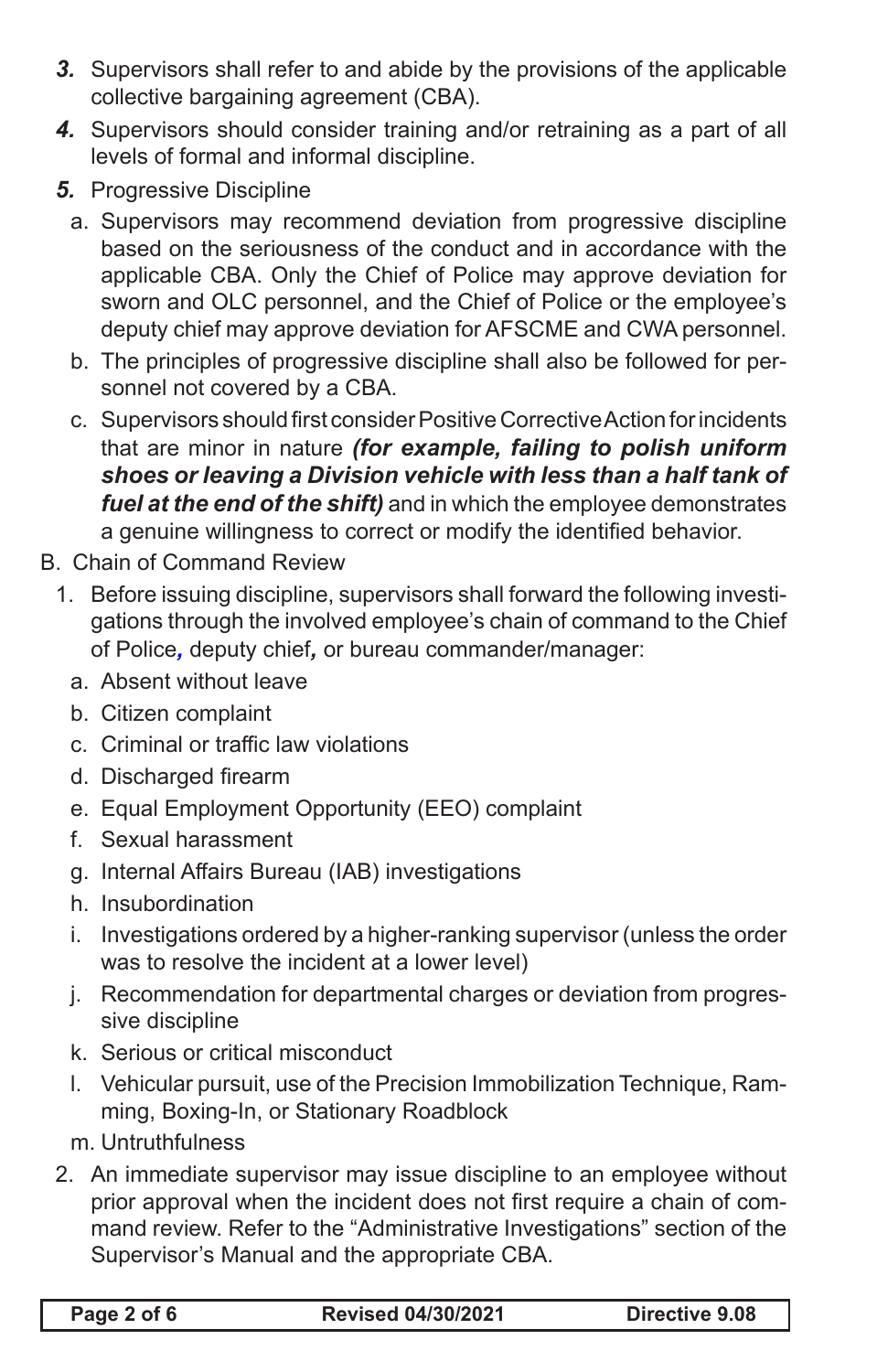- C. Levels of Discipline
	- 1. The levels of discipline for FOP and OLC members, from lowest to highest, are as follows:
		- a. Documented Constructive Counseling (DCC)
		- b. Written Reprimand
		- c. Suspension and/or Demotion
		- d. Termination
	- 2. The levels of discipline for AFSCME and CWA members, from lowest to highest, are as follows:
		- a. Oral Reprimand
		- b. Written Reprimand
		- c. Suspension and/or Demotion
		- d. Termination
	- 3. The levels of discipline for personnel not covered by a CBA, from lowest to highest, are as follows:
		- a. Letter of Reprimand
		- b. Suspension and/or Demotion
		- c. Termination
- D. Disciplinary Documentation
	- 1. Supervisors shall document the circumstances regarding the issuance of discipline and forward the information through the appropriate chain of command. When the disciplinary action comes as the result of an administrative investigation, the investigative letter will suffice as documentation; however, when the circumstances are not documented elsewhere, a letter of information must be completed.
	- 2. Supervisors shall complete the appropriate discipline form as follows:
		- a. Disciplinary Action, form A-17, to document a DCC or Written Reprimand issued to FOP or OLC members.
			- *(1) Cite the Rule of Conduct violated and, when applicable, also include a reference to the policy violated (for example, Directives, Standard Operating Procedures, and/or City of Columbus Central Work Rules).*
			- *(2) Provide sufficient information in the narrative to identify the employee's actions and any mitigating factors that justify the discipline.*
			- *(3) Document any remedial action being taken to address the conduct.*
		- b. City Disciplinary Reprimand Form to document an Oral Reprimand or Written Reprimand issued to AFSCME or CWA members.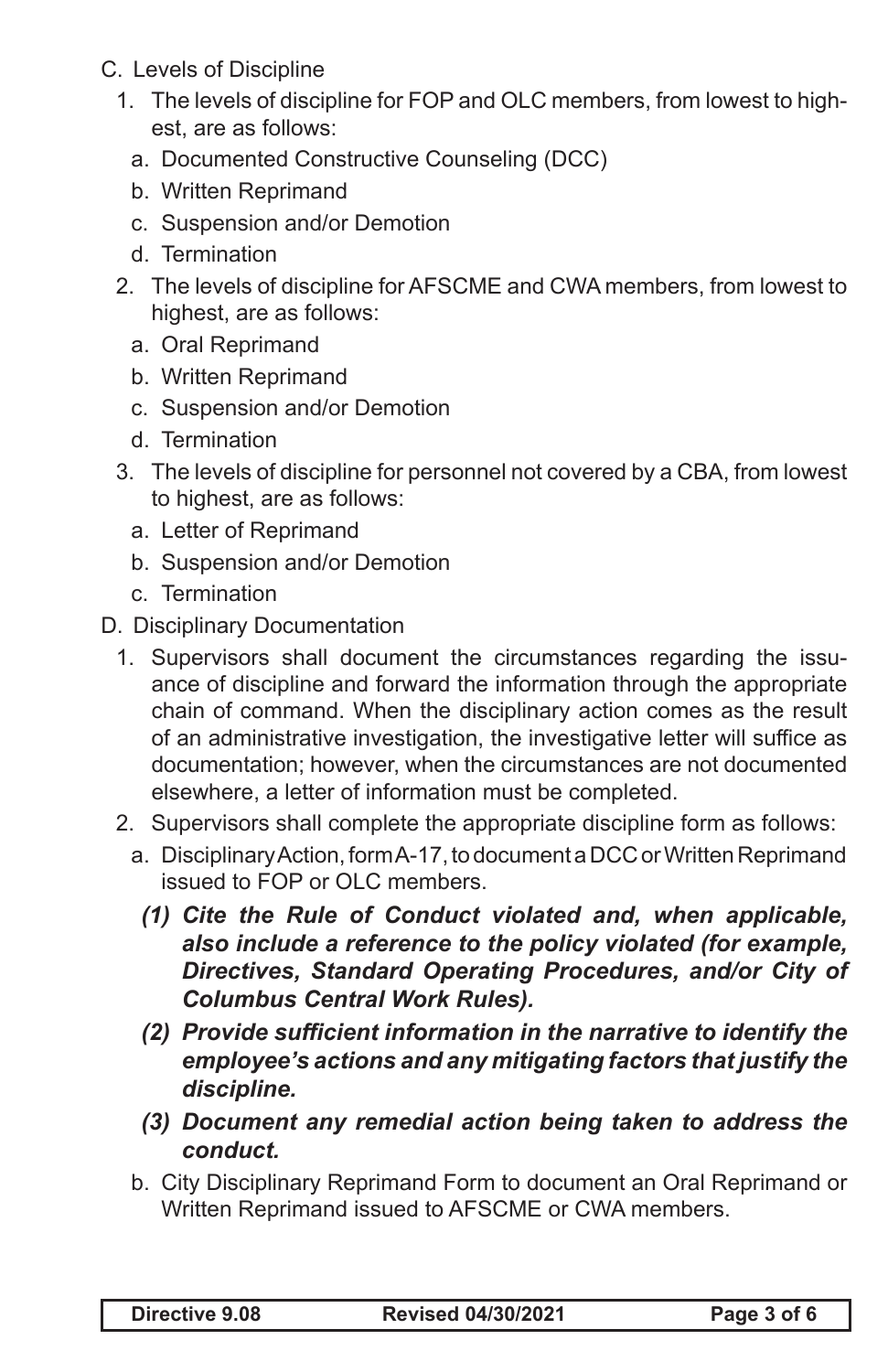- 3. The original completed discipline forms shall be maintained only in an employee's Master Personnel File by the Personnel Unit. Copies of completed discipline forms, paper or electronic, shall not be kept or maintained in any other Division file.
- 4. The original investigative files of incidents leading to discipline shall be forwarded as noted in the "Records Management" directive upon the completion of the final disposition of an investigation.
- E. Departmental/Disciplinary Charges
	- 1. Departmental charges may be brought against a Division employee for incidents that include violations of law, serious or critical misconduct, or pursuant to progressive discipline for repeated violations. Supervisors may recommend departmental charges in these situations; however, only the Chief of Police may approve departmental charges for sworn personnel*,* and only the Chief of Police or the involved employee's deputy chief may approve disciplinary charges for civilian personnel.
	- 2. Discipline arising out of sustained departmental charges may include, but are not limited to, suspension, demotion, and termination.
- F. Discipline Tracking System
	- 1. Human Resources personnel shall be responsible for entering all data concerning disciplinary actions into the DTS*.*
	- 2. The information contained in the DTS is for official use only. Only Division supervisors and personnel authorized as part of their job responsibilities may access or review the information in the DTS.
	- 3. Supervisors may use information in the DTS to support recommendations for discipline or to determine the eligibility of an employee to transfer to a new assignment.
	- 4. Information contained in the DTS shall be maintained in accordance with the applicable CBAs.

## **III. Procedures**

- A. Immediate Supervisor
	- 1. Review the investigative packet and/or other documented information regarding the incident to determine whether a violation has occurred*.*  Follow the procedures outlined in the "Administrative Investigations" section of the Supervisor's Manual as needed.
		- a. For sworn personnel, specify the particular Rule(s) of Conduct and corresponding Directives, Standard Operating Procedures, *City of Columbus Central Work Rule(s),* orders, and/or directions that were violated.
		- b. For AFSCME, CWA, OLC, and civilian personnel not covered by a CBA, specify the particular City Work Rule(s) or Rule(s) of Conduct and corresponding Directives, Standard Operating Procedures, orders, and/ or directions that were violated.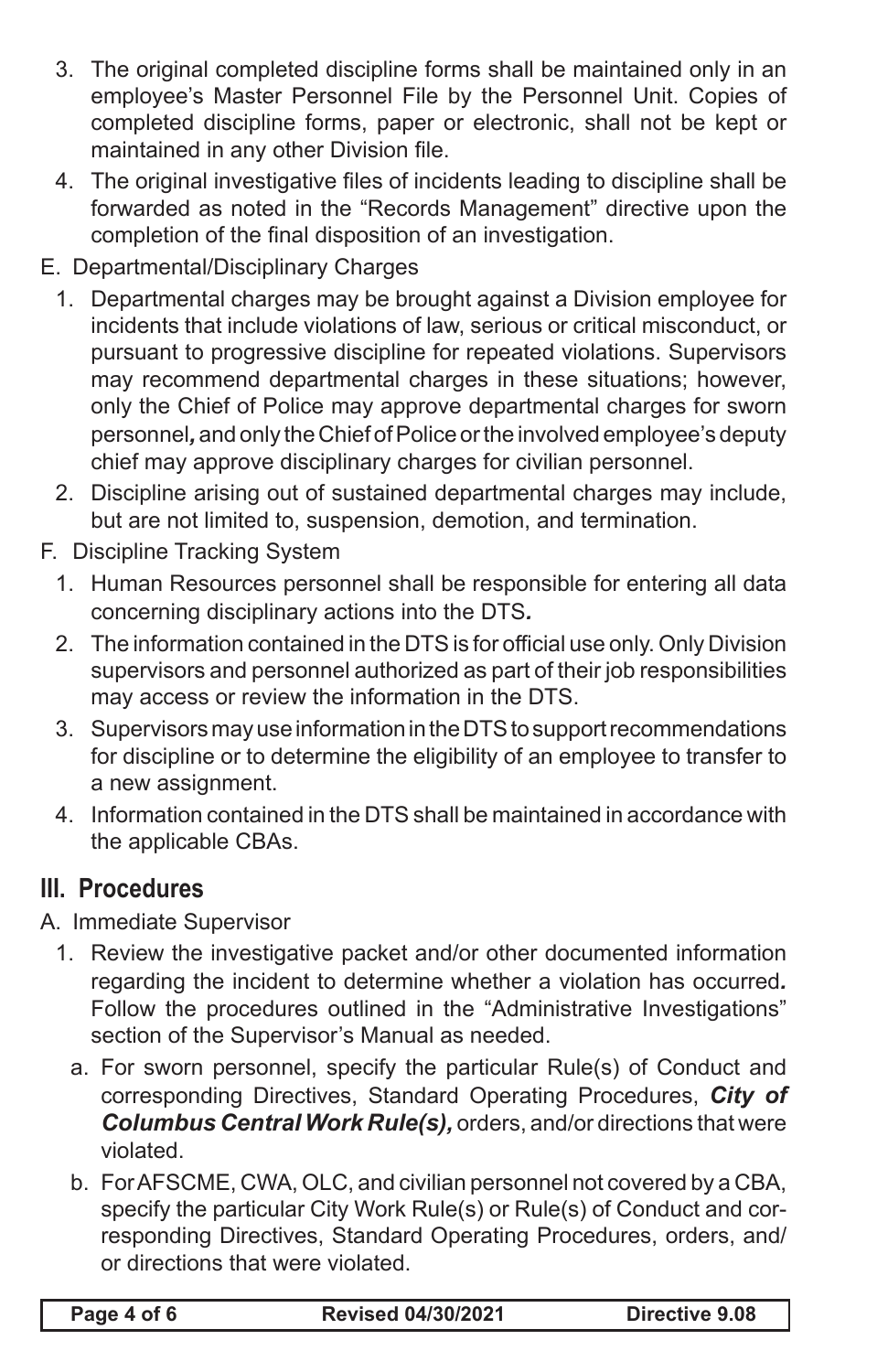- 2. Determine the appropriate discipline to recommend or issue when a violation is determined.
	- a. Consider any mitigating/compounding factors as appropriate.
	- b. Access the DTS to determine what level of discipline was issued to other personnel for similar conduct.
	- c. Review the employee's service record, Master Personnel File, or other appropriate information as needed.
	- d. Consult the Human Resources Manager or designee for guidance on any allegation of discrimination, harassment, hostile work environment, or workplace violence.
- 3. Issue positive corrective action or discipline when a chain of command review is not required. Otherwise, forward recommendations with the investigative packet or letter of information through the appropriate chain of command, and follow through with the approved course of action when returned.
- 4. Issue the appropriate level of discipline.
	- a. Complete the appropriate discipline form, provide one copy to the employee, and forward other copies as noted on the form.
	- b. Complete a Data Processing Worksheet (DPW), form U-10.164, when necessary.
	- c. Forward the original discipline form and DPW with the investigative packet/letter of information through the chain of command.
- B. Chain of Command
	- 1. Review the investigative packet/letter of information.
	- 2. Review subordinate supervisors' actions or recommendations. Cause any areas of disagreement to be reviewed, discussed, or clarified.
	- 3. Make a recommendation and forward to the commander or deputy chief, except for incidents to be reviewed by the Fleet Safety Committee.
	- 4. Make a recommendation and forward to the Fleet Safety Committee Recording Secretary for incidents to be reviewed by the Fleet Safety Committee.
- C. Commander or Deputy Chief
	- 1. Review the investigative packet/letter of information.
		- a. If recommending departmental charges or bypassing progressive discipline for sworn personnel, ensure that the investigative packet/letter of information is reviewed by a Discipline-Grievance Section Lieutenant.
		- b. Make a decision regarding departmental/disciplinary charges for civilian personnel, and forward to the Human Resources Manager.
	- 2. Forward to the Chief of Police with a recommendation when:
		- a. Departmental charges are recommended for sworn personnel.